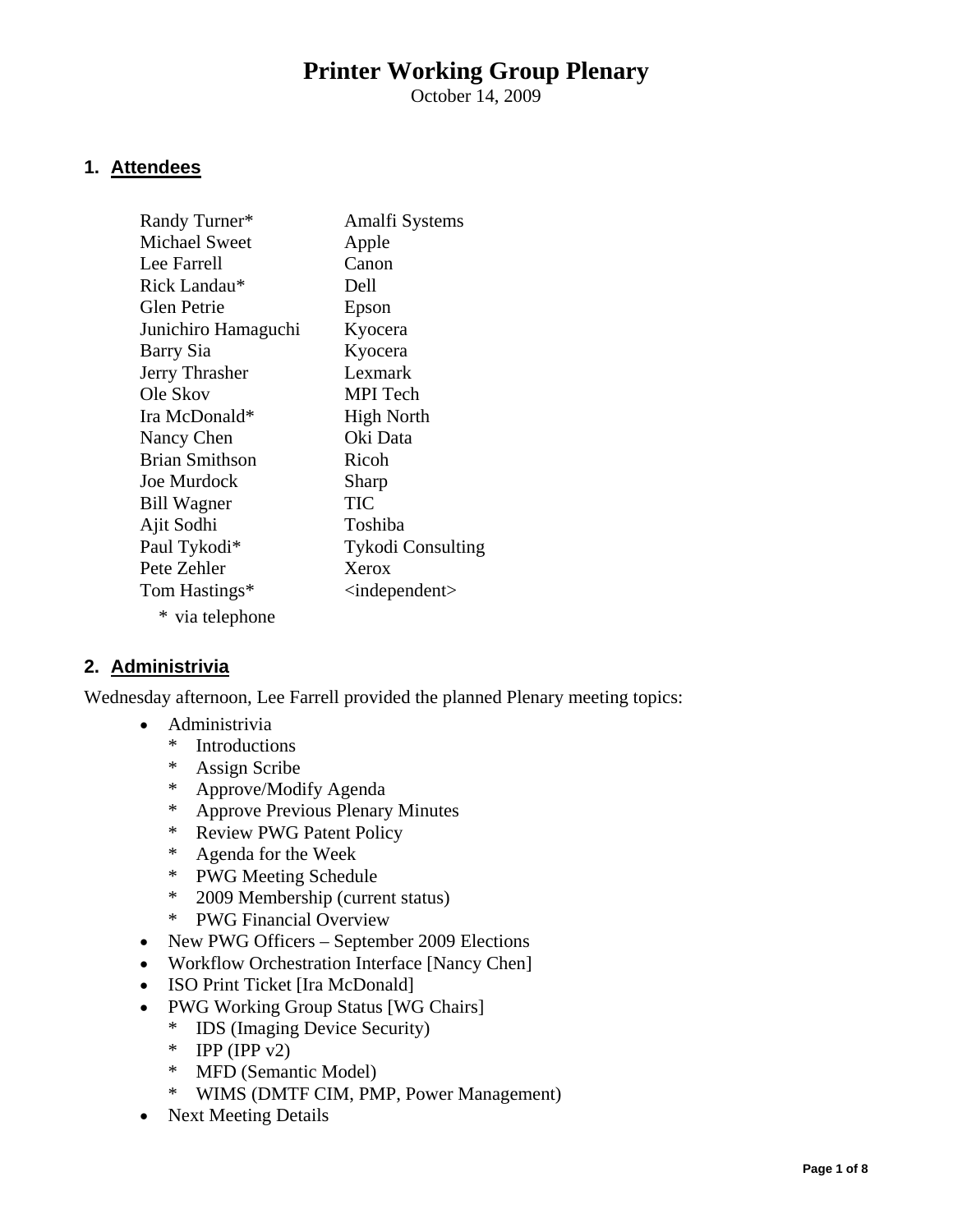#### **3. Minutes Taker**

Paul Tykodi

#### **4. Accept August Plenary Minutes**

There was no objection to the previous Minutes.

#### **5. Review PWG Patent Policy**

Lee reminded everyone of the PWG Patent Policy, and provided the following information:

- PWG standards may include the known use of essential patents and patent applications provided the PWG Chair receives assurance from the patent holder or applicant with respect to patents whose infringement is, or in the case of patent applications, potential future infringement the applicant asserts will be, unavoidable in a compliant implementation of either mandatory or optional portions of the standard. This assurance shall be provided without coercion. This assurance shall be either:
	- a) A general disclaimer to the effect that the patentee will not enforce any of its present or future patent(s) whose use would be required to implement either mandatory or optional portions of the proposed PWG standard against any person or entity complying with the standard; or
	- b) A statement that a license for such implementation will be made available without compensation or under reasonable rates, with reasonable terms and conditions that are demonstrably free of any unfair discrimination.
- The PWG is not in a position to give authoritative or comprehensive information about evidence, validity or scope of patents or similar rights, but it is desirable that any available information should be disclosed. Therefore, all PWG members shall, from the outset, draw PWG's attention to any relevant patents either their own or of other organizations including their Affiliates that are known to the PWG members or any of their Affiliates, although PWG is unable to verify the validity of any such information.

He also listed several inappropriate topics for the PWG WG meetings:

- Don't discuss the validity/essentiality of patents/patent claims
- Don't discuss the cost of specific patent use
- Don't discuss licensing terms or conditions
- Don't discuss product pricing, territorial restrictions, or market share
- Don't discuss ongoing litigation or threatened litigation

 $\rightarrow$  Don't be silent if inappropriate topics are discussed

… do formally object.

#### **6. 2009 Meeting Schedule**

The remaining meeting planned for 2009:

• Dec 8-10 Austin, TX [Dell]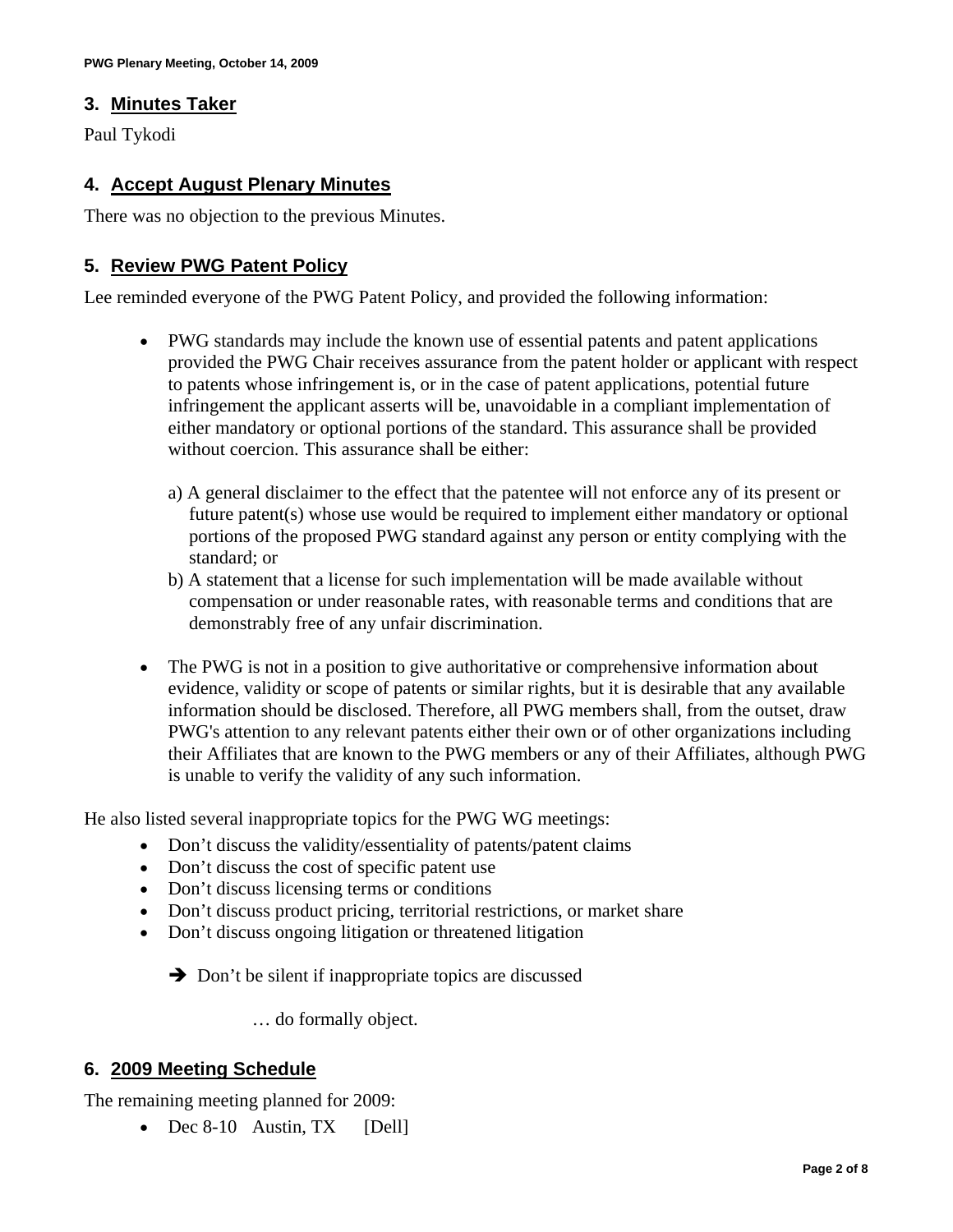#### **7. 2010 Meeting Schedule**

The schedule for next year's meeting plan was presented:

- Feb 2-4 Scottsdale, AZ (MWAi)
- Apr 6-8 TBD
- Jun 8-10 Rochester, NY [Xerox] tentative
- Aug 10-12 Bagsværd, Denmark [MPI Tech] tentative
- Oct 18 week Lexington, KY [Lexmark]
- Dec 7-9 TBD

It was noted that Sharp has expressed interest in hosting a meeting in Camas, WA either in April or—if the Denmark meeting does not occur—in August.

Hosts for the April and December meetings are still needed.

#### **8. 2009 Membership**

PWG membership includes a total of 23 paid companies:

|                              | Signed       | Paid         |                                       | Signed       | Paid         |
|------------------------------|--------------|--------------|---------------------------------------|--------------|--------------|
| 366 Software                 | X            | $\mathbf{X}$ | MPI Tech                              | X            | X            |
| Apple Inc.                   | X            | $\mathbf{X}$ | <b>MWA</b> Intelligence               | X            | X            |
| Canon, Inc.                  | X            | $\mathbf{X}$ | <b>NEC Display Solutions</b>          | X            | X            |
| Coretronic                   |              | $\mathbf{X}$ | Northlake Software, Inc.              | X            | X            |
| Dell                         | $\mathbf{x}$ | $\mathbf{x}$ | Oki Data                              | X            | X            |
| Epson                        |              |              | <b>Samsung Electronics</b>            | X            | X            |
| Fuji Xerox                   | $\mathbf{x}$ | $\mathbf{x}$ | Sharp Labs of America                 | X            | X            |
| Hewlett-Packard              | X            | $\mathbf{x}$ | <b>Technical Interface Consulting</b> | X            | X            |
| <b>InfoPrint Solutions</b>   | $\mathbf{X}$ | $\mathbf{x}$ | Toshiba                               | X            | $\mathbf{X}$ |
| Konica Minolta               |              |              | <b>Tykodi Consulting Services</b>     | $\mathbf{X}$ | $\mathbf{x}$ |
| Kyocera Corporation          | $\mathbf{x}$ | $\mathbf{x}$ | Xerox Corporation                     | X            | X            |
| <b>Lexmark International</b> | $\mathbf{X}$ | $\mathbf{x}$ | <b>Zoran Imaging Division</b>         | X            | X            |
| Microsoft                    | $\mathbf{X}$ | $\mathbf{x}$ |                                       |              |              |

#### **9. PWG Officers (September 2009 Elections)**

The new PWG Officers (as of September 1) were officially announced:

- Chair: Lee Farrell, Canon
- Vice-Chair: Nancy Chen, Oki Data
- Secretary: Paul Tykodi, TCS

The new Officers' terms will continue until August 31, 20011.

#### **10. Workflow Orchestration Interface – and MPSA**

Nancy Chen presented her slides. [See Plenary slides at [ftp://ftp.pwg.org/pub/pwg/general/Plenary/PWG-](ftp://ftp.pwg.org/pub/pwg/general/Plenary/PWG-Plenary-October-2009-v1.0.pdf)[Plenary-October-2009-v1.0.pdf](ftp://ftp.pwg.org/pub/pwg/general/Plenary/PWG-Plenary-October-2009-v1.0.pdf) ]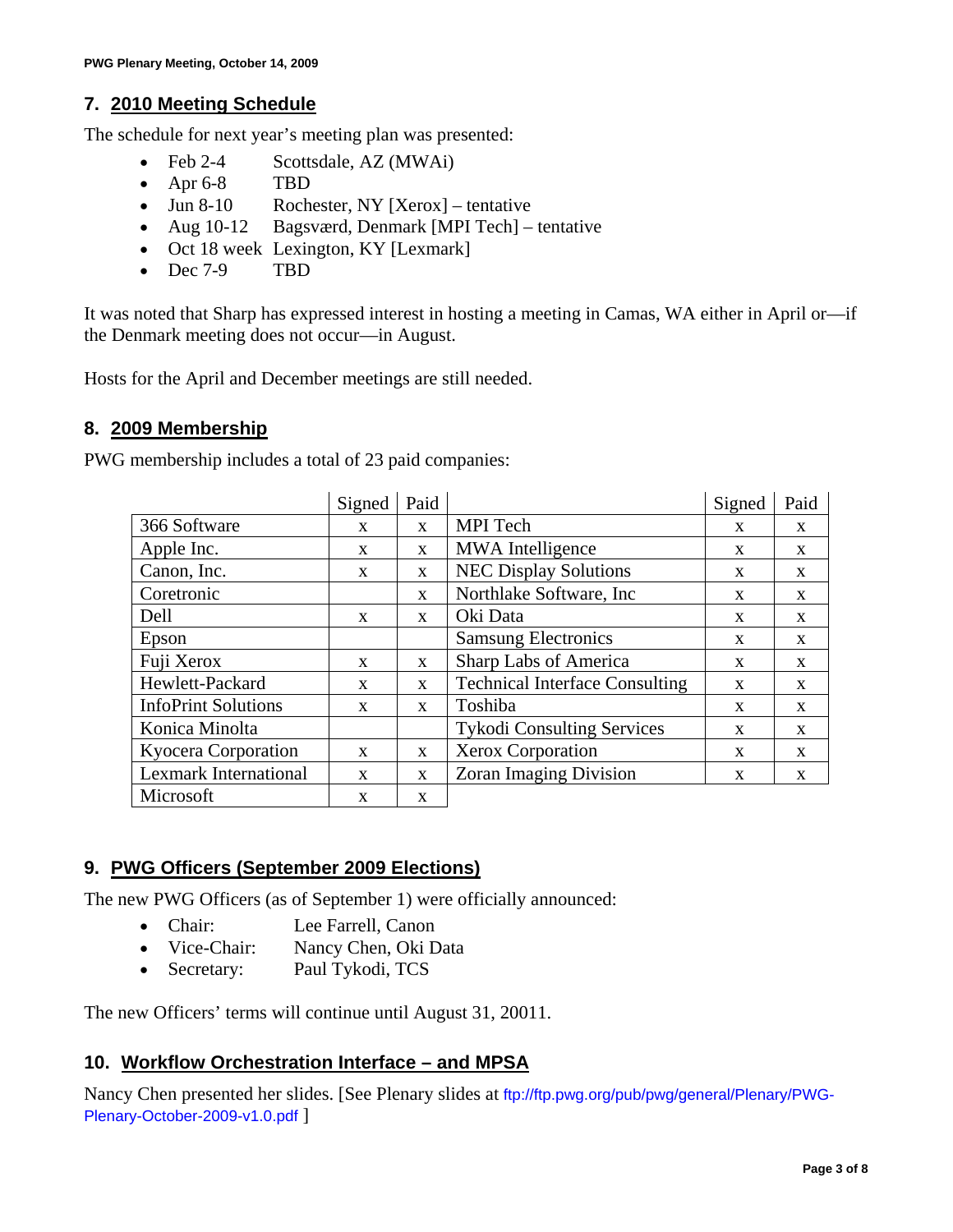She encouraged people to think about defining a standard Workflow Orchestration Interface – and whether companies are interested in supporting such an effort. She also proposed that the PWG maintain a liaison relationship with the MPSA (Managed Print Service Association.)

As background, she explained that MFDs must also be able to interface with the workflow orchestrators which drive automated collaboration and optimized execution of business processes / solutions.

She said that Many workflow standards exist today which cover common business workflow problems, but they have deficiencies:

- Might not solve the problems for solutions that require MFD web service job-specific information in the format required by the standard workflow languages and maybe APIs
- Might not support automated and bi-directional workflow orchestration for interfaces with MFDs

For this reason, she believes there is a need for defining a common set of MFD semantics and an interface standard for workflow orchestration.

She summarized the proposed objectives:

- Cover majority of MFD-related workflow problems for vendors and customers that are not solved by existing standards (at least 80%)
- If needed, collaborate with other related industry organizations such as
	- \* AIIM (Association for Information and Image Management)
	- \* OASIS (Organization for Advancement of Structured Information Standards)
	- \* MPSA (Managed Print Service Association)
	- … for the following items:
	- \* Solution / process workflow requirements for MFDs
	- \* Other workflow orchestration technical /standard conformance BPEL, WS-Coordination, BPML, XPDL, ...
- Develop MFD common semantics and interface standard for workflow orchestration

Nancy then provided some information on the MPSA (Managed Print Service Association), and her reasons to establish a liaison relationship with them:

- From device management perspective, if MPSA is to "set standards around MPS (Managed Print Service)", some coordination between MPSA and PWG is desired
- It has been clarified by the President of MPSA that MPSA will not engage in any project overlapping other organization's effort, and will refer PWG standards to its members/ user community
- MPSA does seem a good source for vendor-independent user information for PWG
- MPSA is in its early stage of formation. PWG should start to track its activities and form liaison relationship when necessary
- Collaborate with MPSA for collection of user information for PWG standard development
- Promote consistency with PWG standard in MPSA standard development, if there is any

She noted that the President of MPSA works at Oki Data, and she has contacted him about her interests. He seemed to indicate a willingness to consider a liaison relationship with the PWG.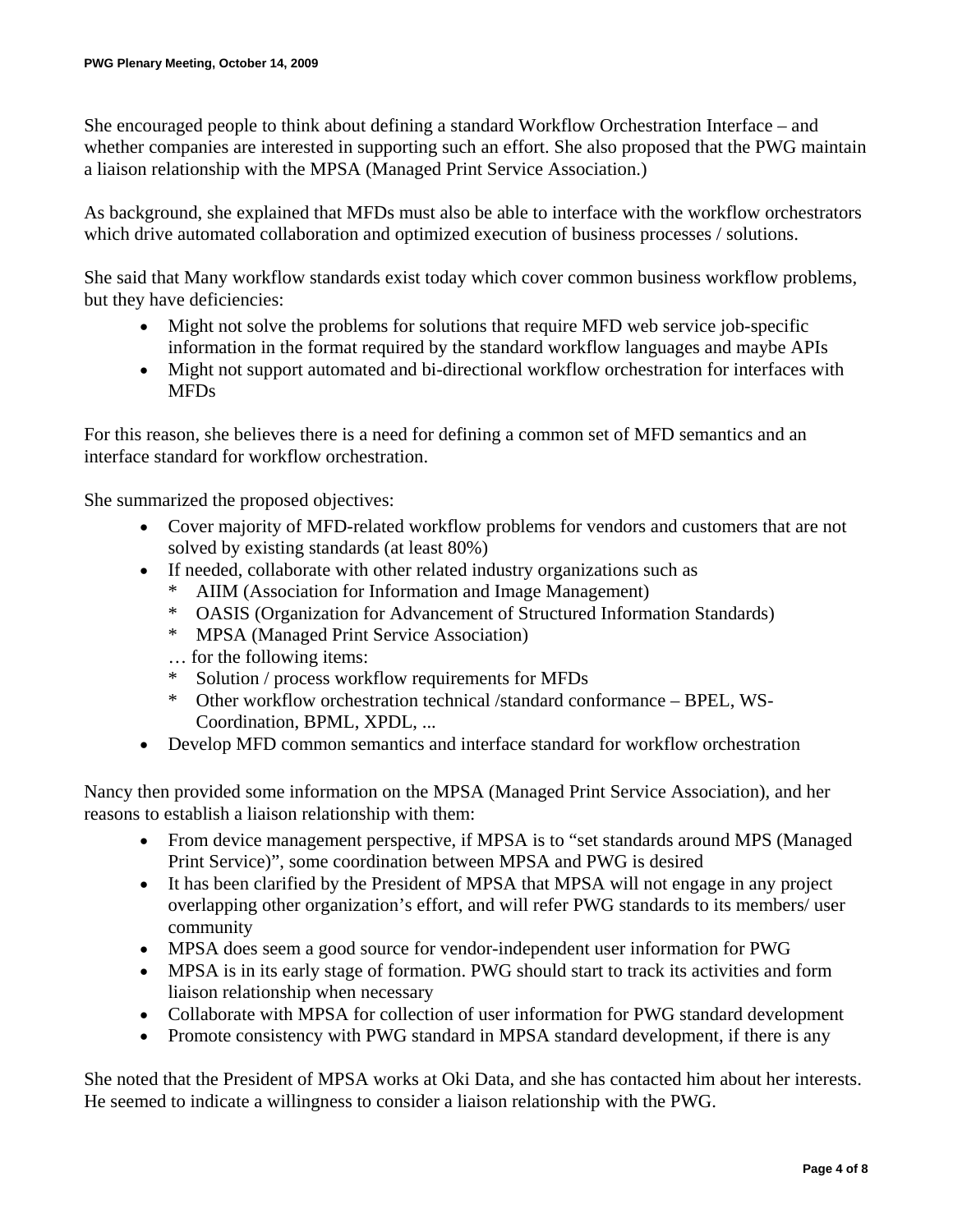Should the PWG establish a relationship with MPSA?

 $\rightarrow$  The group agreed to "keep an eye" on the MPSA for future coordination. The PWG should understand whether the data they want instrumented is adequately represented in the MFD model. For the near-term future, Nancy and Bill will maintain an informal liaison with the MPSA. They will report on any interesting information they discover.

Nancy then suggested that the PWG should adopt, endorse, or develop a workflow interface standard and proposed that a new Working Group should be started to do so.

It was generally felt that the PWG does not need to adopt or endorse a single MFD workflow interface. A few people indicated that we should not limit our support to only one, but we should prepare to be able to support them all—or at least the more popular ones.

Pete Zehler said that he went through a sample exercise of trying to do a workflow with the Copy Service. He felt that it was a good exercise, and did not see any major issues. He does, however, want to evaluate whether the MFD Semantic Model adequately supports such efforts, and workflow orchestration in general.

Ira suggested that the group could create a PWG informational document that describes how to integrate [workflow] with the MFD Services. This would not necessarily need to be a detailed binding specification.

Should the PWG start a new WG to develop the MFD workflow interface standard?  $\rightarrow$  No. The attendees generally felt that this would be inappropriate for the PWG.

### **11. ISO Print Ticket**

Ira McDonald provided some background on the surfacing of a possible activity within the ISO (JTC1 SC28) for the development of a Print Ticket. It is only a question that has been raised to attempt to determine the level of interest. It is in the \*very\* early stage.

The PWG Steering Committee has agreed that the PWG should consider writing a letter requesting a formal liaison with the ISO for technical relationship on imaging device standards.

## **12. PWG Working Group Status**

In the interests of time, the WG Status slides were only briefly reviewed, because the attendees were already aware of the information. Non-attendees can obtain the information at: <ftp://ftp.pwg.org/pub/pwg/general/Plenary/PWG-Plenary-October-2009-v1.0.pdf>

## **12.1 Imaging Device Security (IDS)**

It was reported that the IDS group now has two new co-Chairs: Joe Murdock (Sharp) and Brian Smithson (Ricoh.)

Current Status highlights:

• HCD Assessments Attributes document was developed and it is in stable condition now <ftp://ftp.pwg.org/pub/pwg/ids/wd/wd-idsattributes10-20090623.pdf>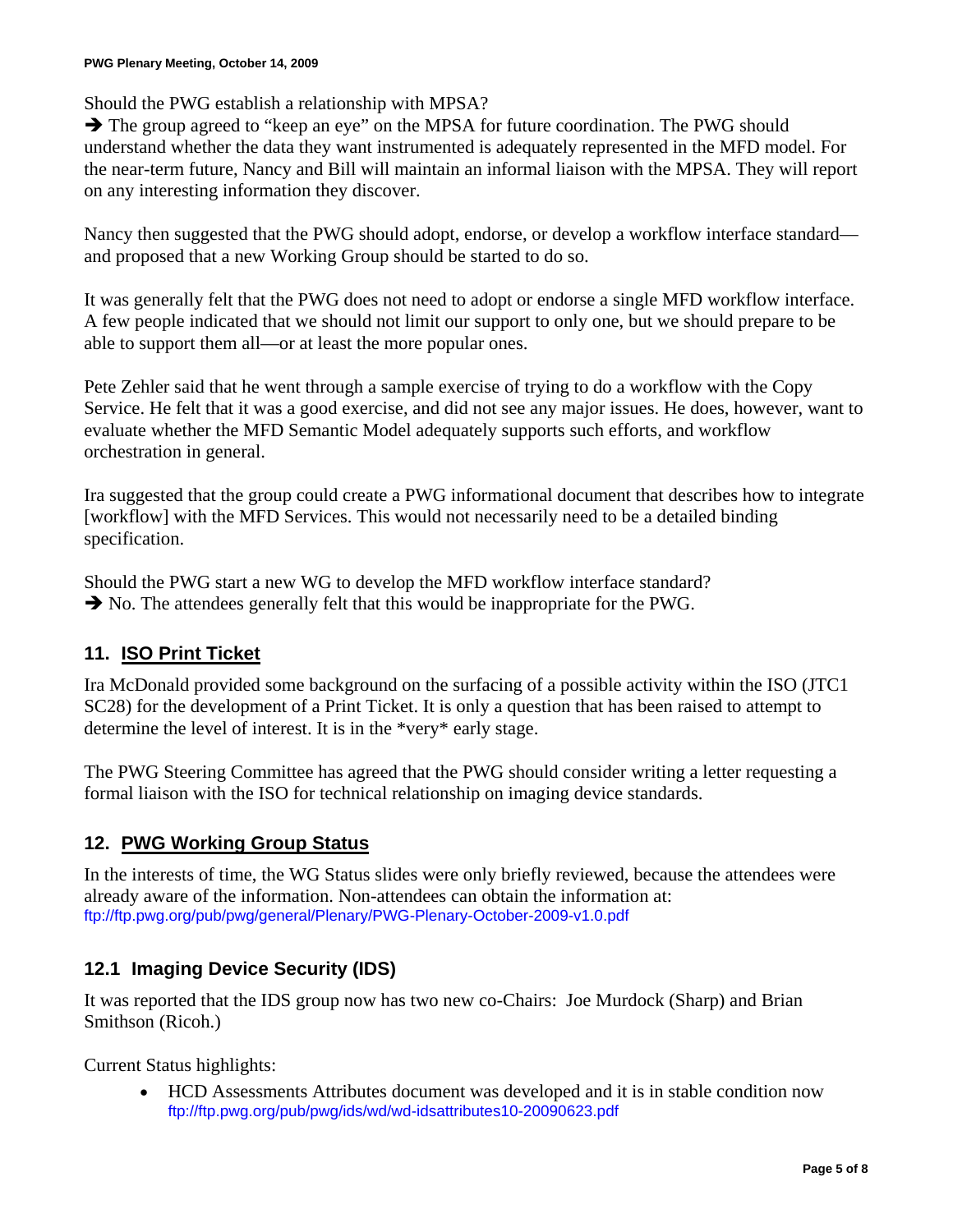- HCD-NAP Binding Document under development <ftp://ftp.pwg.org/pub/pwg/ids/wd/wd-ids-napsoh10-20090917.pdf> Target completion date of  $Q4 2009$  (?)
- HCD-NEA Binding Document has been started <ftp://ftp.pwg.org/pub/pwg/ids/wd/wd-ids-map-nea-03.pdf> Target completion date of Q1 2010  $(?)$
- Recent/ongoing discussions with assessment protocol designers (Microsoft/NEA) to finalize and endorse the IDS Binding documents
- There is an issue about how to deploy HCD NAP in practice: how can we get MS's SHV to recognize and apply HCD\_ATR?

#### Next Steps:

- Address final comments on attributes specification.
- Review and implement action items from the F2F Meeting with Microsoft NAP group in Redmond 8/17/2009
- Finish NAP binding specification  $(Q4 2009?)$
- Develop NEA binding specification  $(Q1 2010?)$
- Seek approval/adoption w.r.t. assessment protocol vendors.
- Possible interop (?)
- Address deployment issues
	- \* How to securely populate and update SHVs with HCD attributes and base values from vendors?
	- \* Should we first target the MS SCCM SHV by defining HCD responses that do not require SHV changes?
- Address remediation issues.
	- Should remediation mechanisms be vendor-specific? Or HCD-industry specific? Or can it be solved in a general way?

#### **12.2 Internet Printing Protocol (IPP)**

Next Steps:

- **IPP Production Printing Set 2** 
	- \* Revise Prototype Draft per review at October F2F
	- \* Prototype at Xerox (or elsewhere)
	- \* PWG Last Call in Q1 2010 (w/ IPP Version 2.0 2nd Ed)
- IPP Version 2.0 Second Edition
	- \* Initial draft in Q4 2009 add IPP/2.2 (Prod Print)
	- \* Include all IETF and PWG IPP extension specs
	- \* PWG Last Call in Q1 2010 (w/ IPP Prod Print Set2)
- IPP 2.0/2.1/2.2 Interoperability Testing
	- \* Interoperability event in Q3/Q4 2010
- **IPP** Everywhere
	- \* BOF at PWG F2F in February 2010 (Mike Sweet)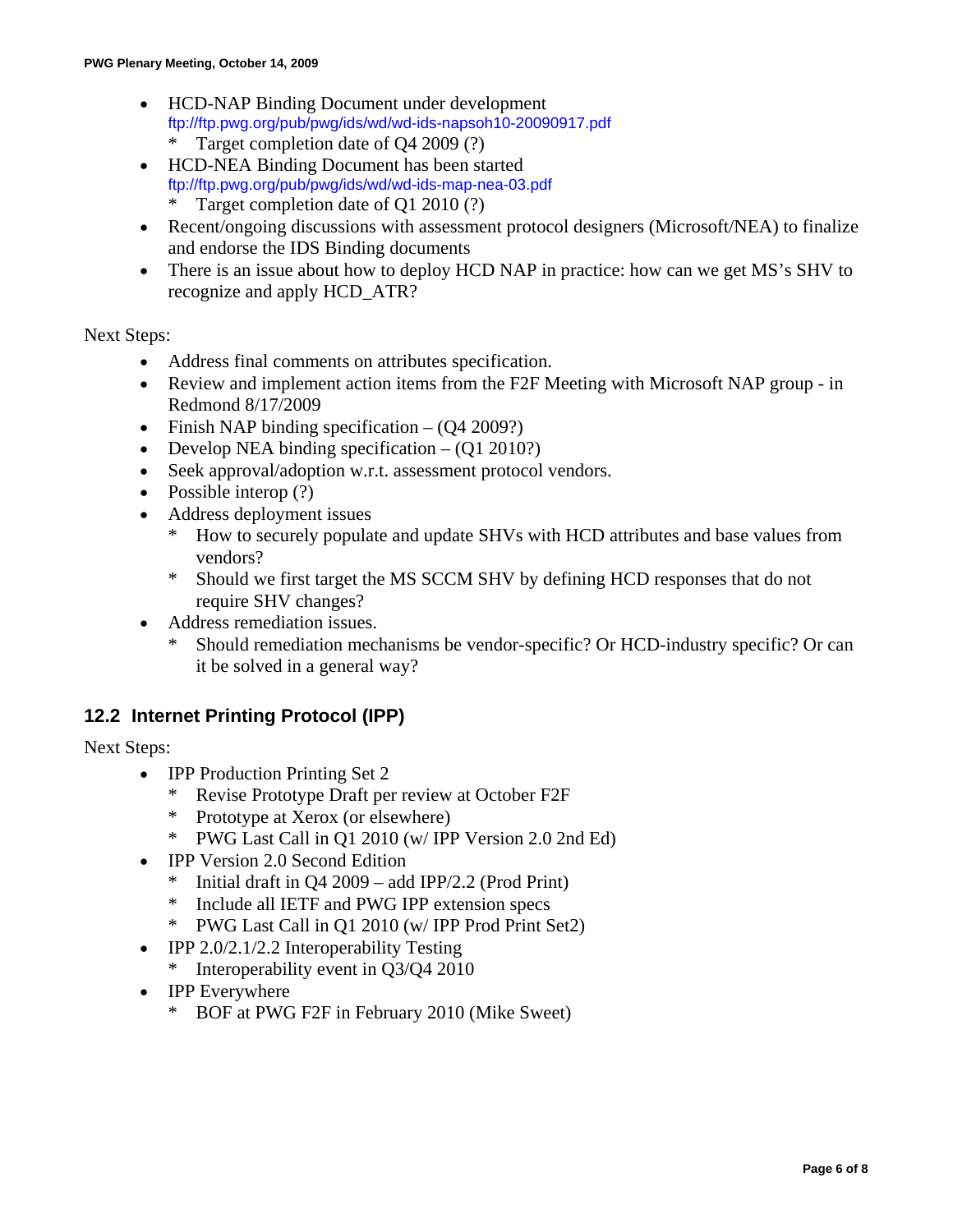### **12.3 MFD Semantic Model**

Schema status:

- Copy Service is now included in schema
- A straw man version of Power has been added under SystemDescription

Services planned to be addressed after the current Services are complete (might change based on group consensus):

- FaxIn Service
- EmailIn Service
- EmailOut Service
- Transform Service

Next Steps:

- Work to complete the MFD specification.
- Delay PWG wide Last Call and Formal Vote until at least one service normatively dependent on this specification reaches Last Call status
- Resume FaxOut work using normative dependencies on MFD specification
- Continue development of Copy Service working draft

Pete Zehler noted that there are only a few active contributors in the MFD WG. He is having difficulty finding someone to volunteer as Editor for the remaining Service specifications.

#### **12.4 Workgroup for Imaging Management Solutions (WIMS)**

Bill Wagner provided the list of activities that were discussed in Tuesday's meeting, covering the following topics:

- CIM Classes and Printer Proxy
- Printer MIB and IEEE1284 Device ID "COMMAND SET" specification
- Image Power Management

Bill also identified some potential MIB activities for the future:

- Printer Port Monitor MIB
	- \* update spec
	- \* interoperability testing ?
	- \* advance PPM to PWG standard ?
- Identify Printer MIB Problems
	- MIB will be basis for future WS management. Therefore, MIB problems will delay development and/or restrict effectiveness of WS Imaging Management utilities
	- \* Users and Fleet Management Agencies both need to understand some of MIB implementation variations, and should have some place to voice the questions
- MFD MIB or MIB extensions?
	- \* Many attempts, of varying completeness, started in the past, especially MFD Alerts
	- \* MFD group is addressing service semantics; need to address management elements

Next Steps:

• Continue with the CIM effort, eventually to include the CIM Printer Profile